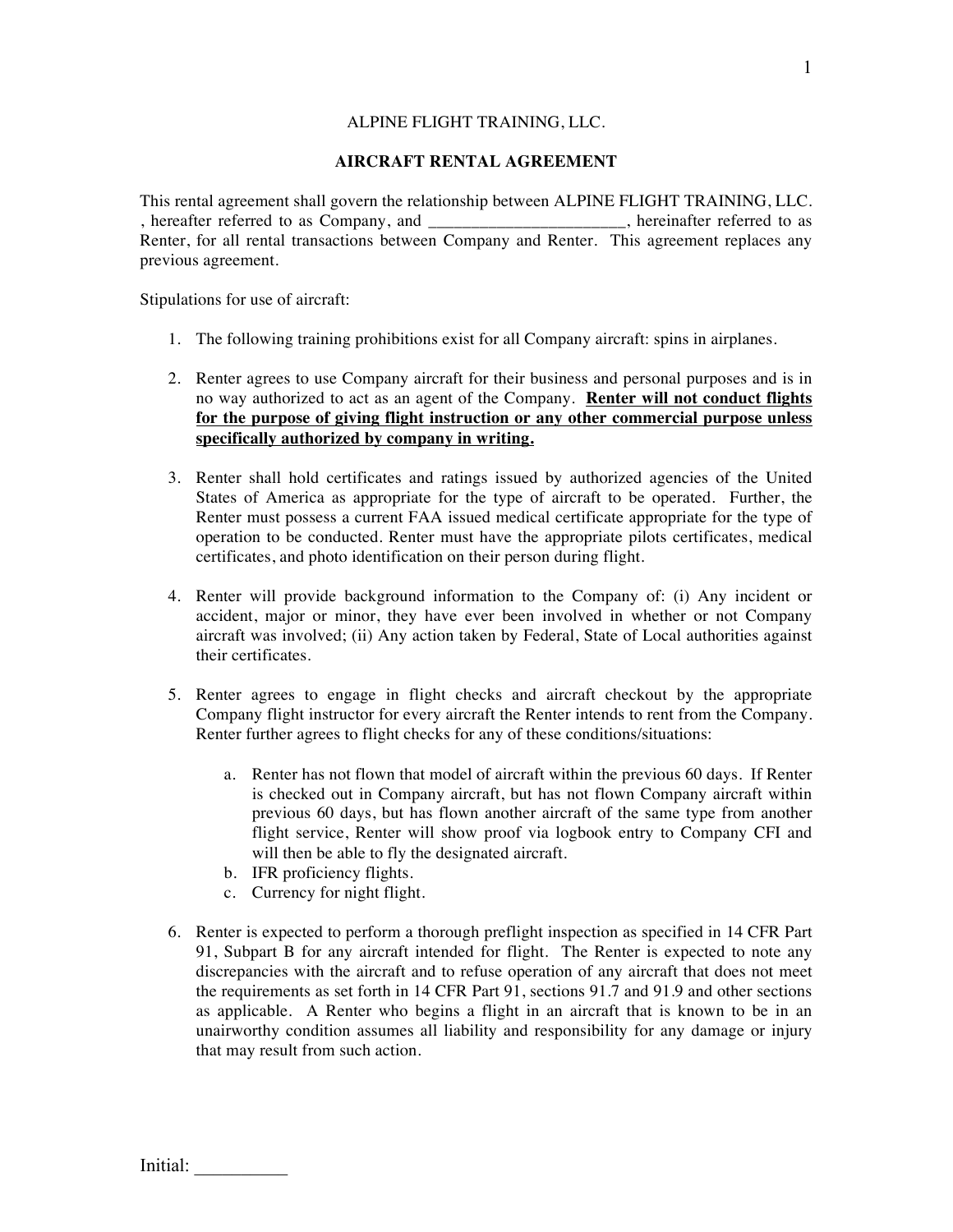- 7. Renter agrees to use all applicable aircraft checklists for each appropriate phase of operation including: preflight inspection, pre-engine startup, engine startup, taxi, takeoff, cruise, landing, engine shutdown, and post-flight.
- 8. Renter will ensure that the aircraft is operated with (i) proper quantity and type of engine oil (ii) proper octane of fuel; and (iii) adequate fuel is loaded for the intended flight.
- 9. Renter is responsible for the proper operation of all equipment in the aircraft.
- 10. Renter agrees to comply with the provisions of 14 CFR Part 91 Subpart B (specifically 91.103) for all flights.
- 11. Renter will never interfere with the operation of the Hobbs or tachometer of an aircraft. This includes: disconnection of wiring, pulling of fuses or circuit breakers, setting of flight controls into unsafe positions.
- 12. Renters are strongly encouraged to file an FAA flight plan for all cross-country flights.
- 13. For Renters who are Student pilots:
	- a. Solo students must receive authorization from a Company flight instructor for every solo flight.
	- b. Solo students will operate airplanes with-in the crosswind component assigned by Company flight instructor.
- 14. Renter agrees to ensure the aircraft is parked and secured with particular attention to the following:
	- a. Flight control/gust locks in place.
	- b. Master and ignition switches off.
	- c. Seat belts secured inside the aircraft
	- d. Chocks in place.
	- e. Tie-downs secured (if tied outside).
	- f. If hangared, the hangar is secure.
- 15. Renters are encouraged to always exercise conservative decisions when faced with possible delays due to weather or mechanical problems.
- 16. Renter understands that he/she is prohibited from:
	- a. *Hand-propping* to start an aircraft.
	- b. Carrying pets without express and written approval of Company.
	- c. Smoking, or allowing smoking, in or near an aircraft.
	- d. Operating an aircraft in violation of terms of this agreement.
	- e. Starting, taxiing or flying an aircraft while under the influence of alcohol or drug(s).
	- f. Operating in violation of: (i) provisions of the Federal Aviation Regulations (14 CFR): (ii) in violation of State, or Local law; (iii) in violation of any Letter of Agreement executed by Company with the home or local airports.
	- g. Operating beyond the limitations of the aircraft as described in the flight manual, placards, safety notices or Company operating procedures.

Initial: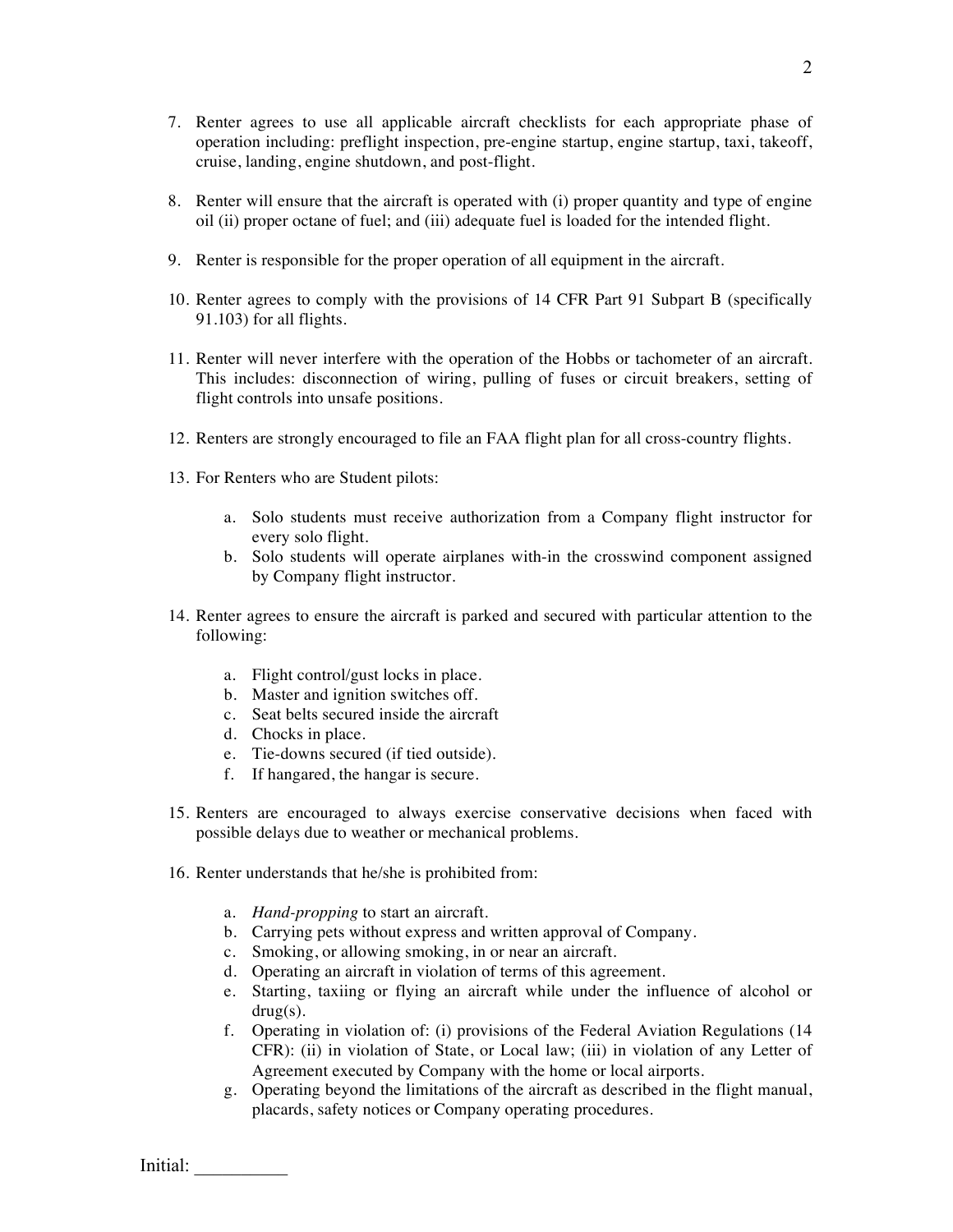- h. Operating the aircraft outside the continental United States of America.
- i. Operating outside VFR and IFR weather minimums.
- j. Operating at unlit airports during night operations.
- k. Operating at airports with unpaved runways and /or taxiways.
- l. Operating at airports where intended runways have usable length of less than 2,200 feet (SEL) or 3,200 feet (MEL).
- 17. Renter agrees to operate the aircraft from the Pilot in Command (PIC) seat as the sole manipulator of the controls.
- 18. Renter agrees to not tamper with nor attempt to repair any part of the aircraft (including equipment and accessories). Renter will contact Company for instructions on how to proceed in situations where any aircraft equipment or accessories malfunction.
- 19. In the event of accident or incident involving company aircraft, Renter will act according to the tenets of NTSB Part 830; particularly:
	- a. Seeking to secure the scene of the incident and as far as possible preserve and prevent any further damage to passengers or aircraft.
	- b. Notifying and cooperating with the proper Federal, State, and Local authorities.
	- c. Reporting the event to Company as soon as possible using the emergency communication protocol included with the aircraft documents.
	- d. Seeking to gather names and addresses of any witnesses to the event.
	- e. Preparation and filing of the required appropriate forms.
- 20. Renter agrees to pay for any claims or losses not covered by Company or Renter insurance policies.
- 21. Renters are strongly encouraged to obtain renters insurance. Renters may be held responsible for any and all damage to the aircraft that results from Renter's actions or negligence, including but not limited to, damage to tires and landing gear due to excessive braking or hard landings. Further, Renter may be held responsible for aircraft loss of use charges.
- 22. Renter agrees that if the aircraft is abandoned away from the home base airport, the Renter will be charged pilot expenses plus flight time at dual rates to return the aircraft to home base.
- 23. Renter acknowledges and agrees that the aircraft is the property of the company and that renter will return the aircraft at the scheduled time, weather permitting.
- 24. Renter expressly acknowledges personal liability to pay Company on demand: (1) Service and time charges computed at the applicable posted rates until said aircraft is returned to Alpine Flight Training, LLC. (2) Any loss or damage to the aircraft, its components, parts or equipment during the rental period. (3) The amount of any parking, tie-down, or hangar charges until the aircraft is returned to Alpine Flight Training, LLC.
- 25. Renter agrees to report any aircraft damage, accident or incident to the Company as soon as possible.

Initial: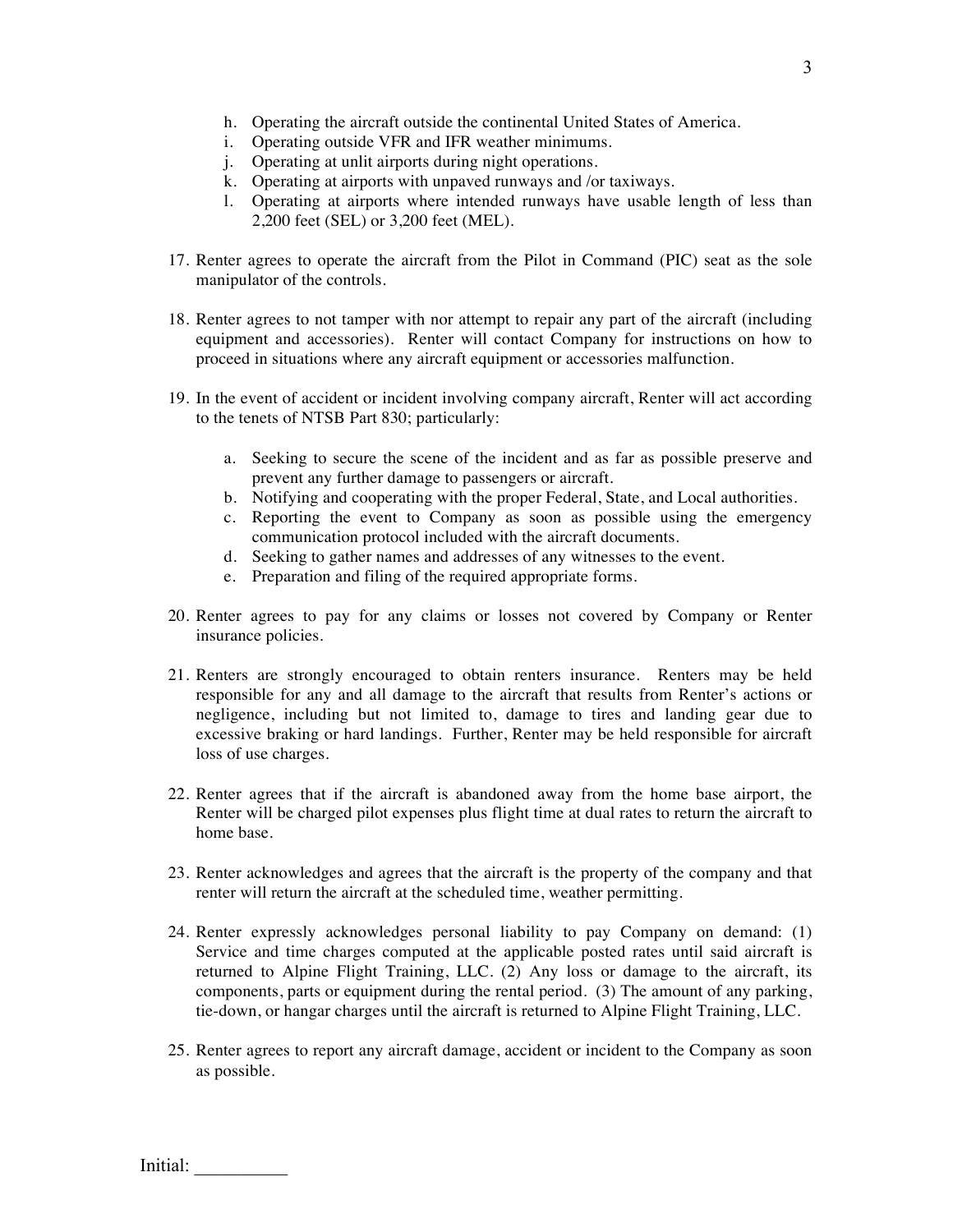26. Renter agrees that rented aircraft shall not be used or operated: (1) For any illegal purposes. (2) In any race, speed test, or contest. (3) By any person other than the Renter who signed the agreement. (4) Outside the limits of the Continental United States. (5) To carry passengers or property for compensation or hire. (6) For any flight for which the Renter is not properly rated or certified. (7) For flight instruction unless specifically authorized by the operator.

Renter indemnifies and holds harmless Company against any loss, damage or expense (including, without limitation, taxes, penalties, interest and reasonable attorney's fees) asserted against or suffered by Company arising out of or resulting from (i) any breach of this agreement by Renter, (ii) any liability, obligation, demand, claim, action or judgment which may arise by reason or in connection with Renter's operation of Company aircraft under this agreement.

Company reserves the right to cancel this agreement at any time without prior notice to Renter.

### **FLIGHT OPERATIONS SAFETY RULES**

- \* **Pilot Certificate** Renter must hold a valid and current pilot certificate with appropriate ratings. The person named on the rental contract shall be the pilot in command. The Renter will fly the aircraft from the left seat and he/she will be responsible for the aircraft and its operation at all times.
- \* **Currency** Renter must possess evidence of a current biennial flight review (BFR), medical certificate, and aircraft checkout by a pilot designated by the Operator.
- **\* Preflight** Renter will personally conduct a preflight inspection of the aircraft as prescribed by the manufacturer. Renter shall use the manufacturer's recommended pre-takeoff, cruise and pre-landing checklists.
- \* **Weather** Renter shall plan to operate the aircraft only when the present and forecasted weather indicates VFR conditions local and en route (ceiling of at least 3,000 feet and visibility 5 miles or greater) unless Renter is instrument rated, current for IFR and specifically approved by the Operator for IFR flight.
- \* **Take-off and landing area** No take-off or landing shall be made on any area other than the runways of an airport designed, constructed, maintained, and used as an airport with PAVED runways of no less than 2,300 feet.
- \* **Physical conditions** Renter shall not operate the aircraft for a period of at least 12 hours after using intoxicating substances such as liquor, tranquilizers, and sleeping aids.
- \* The Renter will comply with all local, state and federal regulations.

| Initial: |  |
|----------|--|
|----------|--|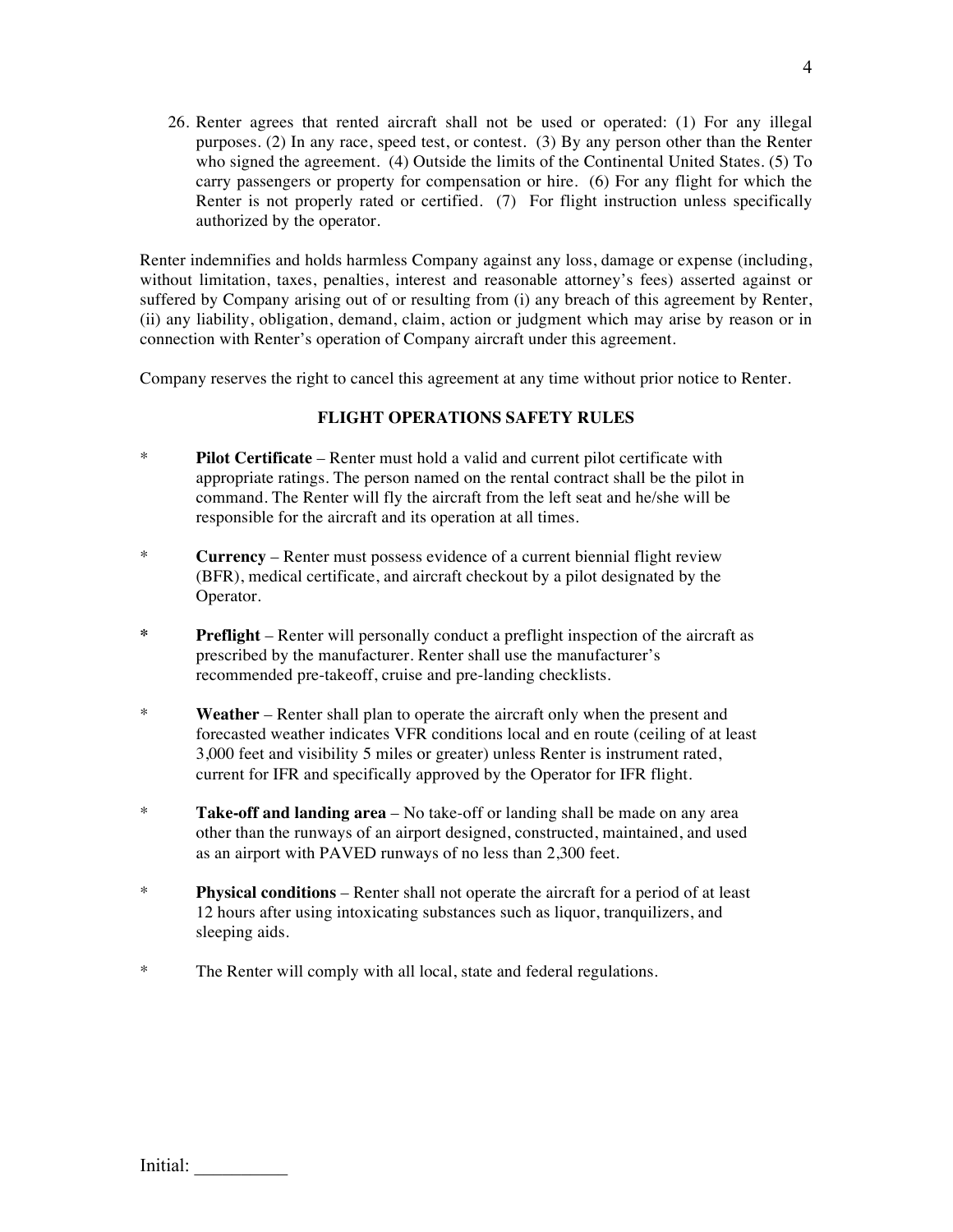# **TRANSIENT MAINTENANCE POLICY**

At Alpine Flight Training, LLC., we make every effort to keep our fleet of rental aircraft in excellent mechanical condition. However, an occasional breakdown may occur while away from our facility. The following policies regarding the level of reimbursement for repairs while the aircraft is away from the Leesburg International Airport will apply should a breakdown occur.

- \* In the event of a breakdown, notify Alpine Flight Training, LLC. of the problem immediately. If maintenance personnel are not available leave your name, aircraft number and telephone number where you can be contacted.
- \* Do not authorize any repairs to be made to the aircraft without clearance from the Alpine Flight Training, LLC. representative. Failure to do so could result in the Renter being responsible for a portion of the bill.
- \* Alpine Flight Training, LLC. will not reimburse the Renter for any overtime charges, call-out fees, or any other after hours charges made by the maintenance facility. Other expenses incurred by the Renter as a result of a mechanical delay such as rental cars, hotel rooms, meals, airline fare, etc. will not be reimbursed.
- Alpine Flight Training, LLC. will reimburse the Renter for fuel purchased elsewhere at current self fuel price of Eagle Airport, provided that the Renter presents a fuel receipt from the place of purchase that shows the number of gallons purchased.
- All repairs and fueling will be made by properly licensed facilities and personnel.

| Initial: |
|----------|
|          |